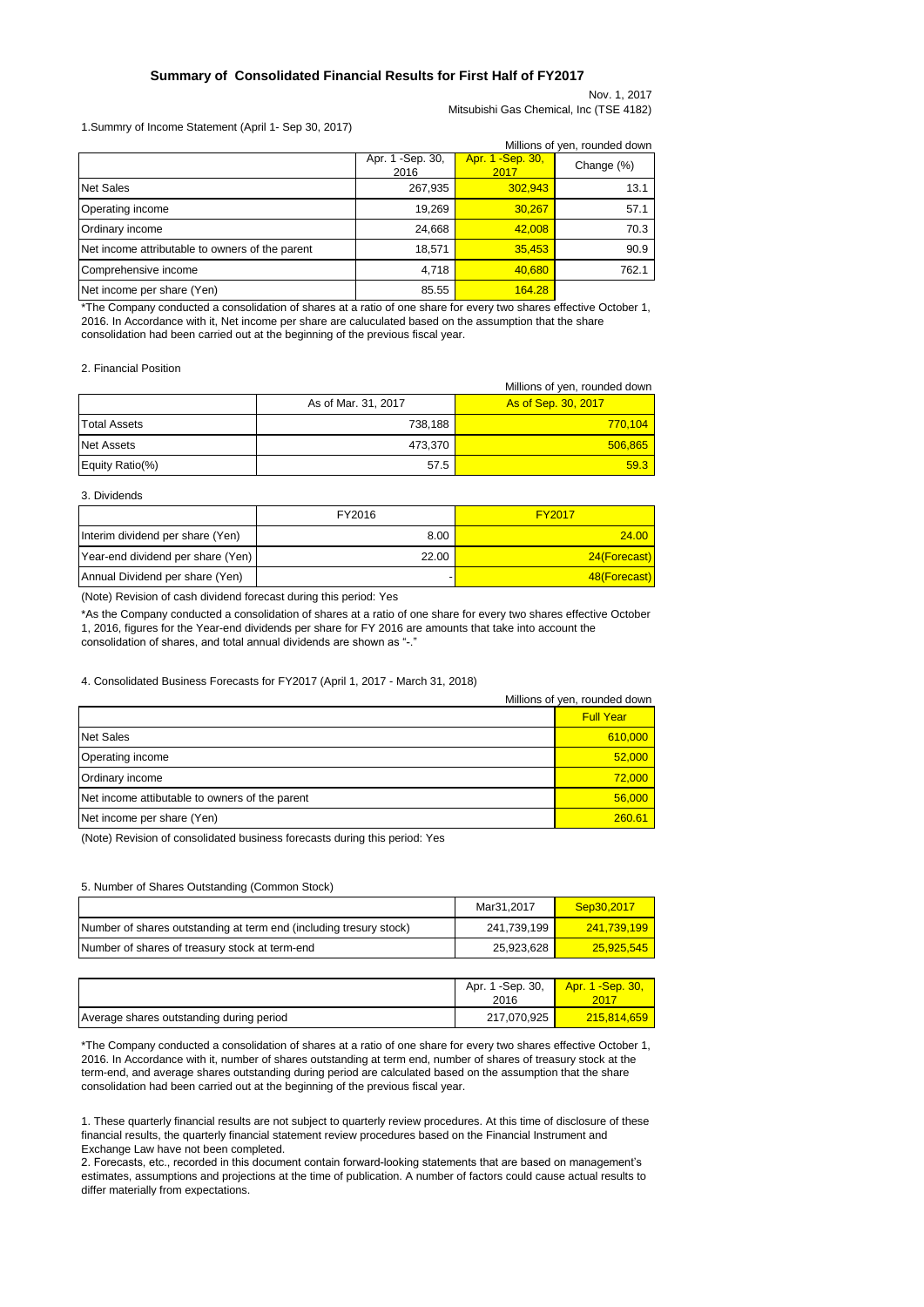# **Consolidated Financial Statements**

# **1. Consolidated Balance Sheets**

|                                        | (Millions of yen, rounded down) |                     |  |  |
|----------------------------------------|---------------------------------|---------------------|--|--|
|                                        | As of Mar. 31, 2017             | As of Sep. 30, 2017 |  |  |
| <b>ASSETS</b>                          |                                 |                     |  |  |
| <b>Current assets</b>                  |                                 |                     |  |  |
| Cash and deposits                      | 75,017                          | 80,017              |  |  |
| Trade notes and accounts receivable    | 138,410                         | 158,888             |  |  |
| Short-term investments securities      | 139                             | 183                 |  |  |
| Merchandise and finished goods         | 51,671                          | 57,637              |  |  |
| Work in progress                       | 10,652                          | 11,029              |  |  |
| Raw materials and supplies             | 32,306                          | 31,725              |  |  |
| Other                                  | 19,544                          | 18,221              |  |  |
| Allowance for doubtful accounts        | (1,067)                         | (1, 242)            |  |  |
| <b>Total current assets</b>            | 326,674                         | 356,460             |  |  |
| <b>Noncurrent assets</b>               |                                 |                     |  |  |
| Property, plant and equipment          |                                 |                     |  |  |
| Buildings and structures, net          | 79,594                          | 80,746              |  |  |
| Machinery, equipment and vehicles, net | 81,147                          | 79,919              |  |  |
| Other, net                             | 57,315                          | 58,412              |  |  |
| Total property, plant and equipment    | 218,057                         | 219,079             |  |  |
| Intangible assets                      |                                 |                     |  |  |
| Goodwill                               | 4,258                           | 4,124               |  |  |
| Other                                  | 4,111                           | 4,377               |  |  |
| <b>Total intangible assets</b>         | 8,370                           | 8,501               |  |  |
| <b>Investments and other assets</b>    |                                 |                     |  |  |
| Investment securities                  | 175,461                         | 176,293             |  |  |
| Other                                  | 10,307                          | 10,382              |  |  |
| Allowance for doubtful accounts        | (683)                           | (613)               |  |  |
| Total investments and other assets     | 185,085                         | 186,062             |  |  |
| <b>Total noncurrent assets</b>         | 411,513                         | 413,643             |  |  |
| <b>Total assets</b>                    | 738,188                         | 770,104             |  |  |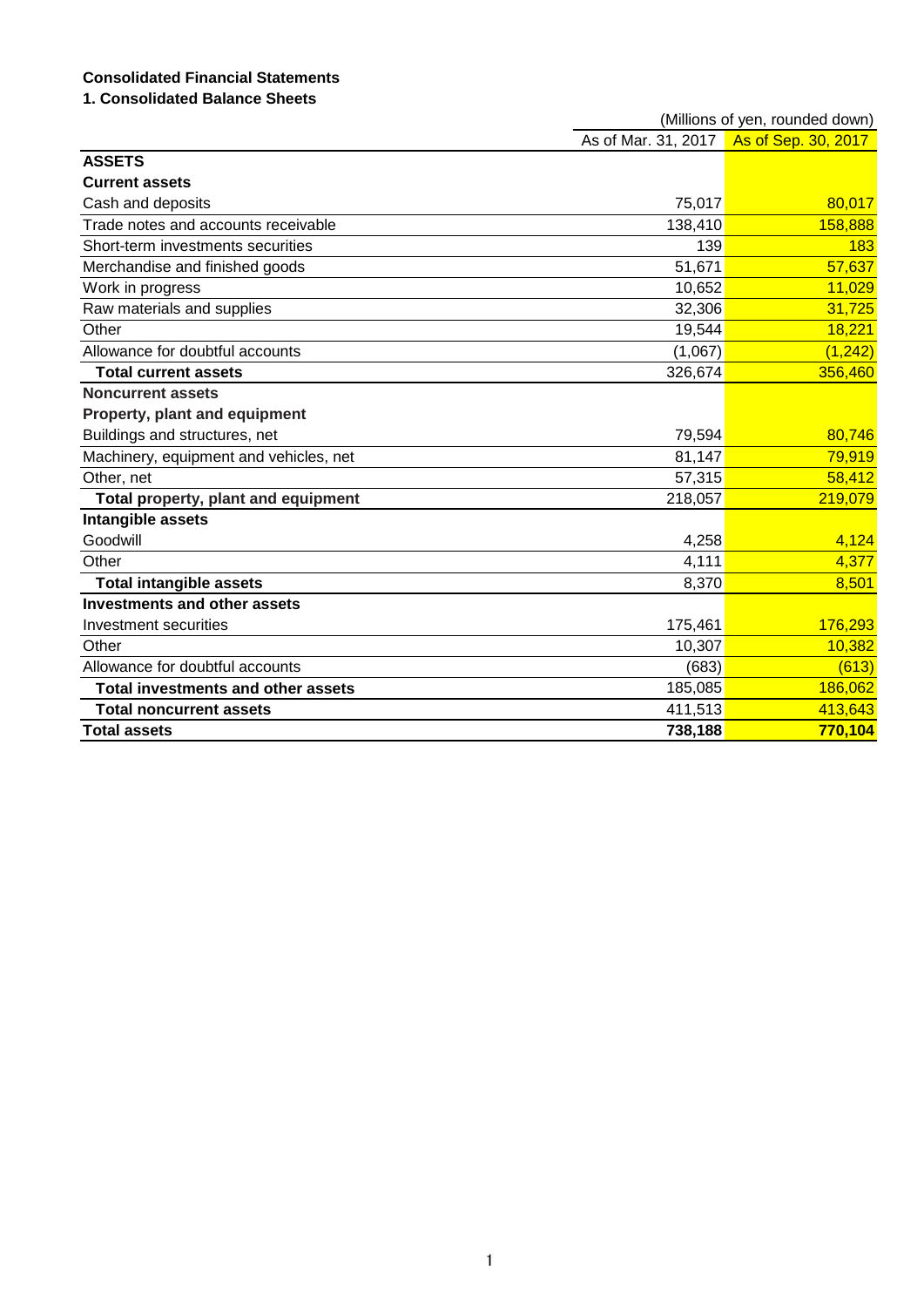|                                                       | (Millions of yen, rounded down) |                     |  |  |
|-------------------------------------------------------|---------------------------------|---------------------|--|--|
|                                                       | As of Mar. 31, 2017             | As of Sep. 30, 2017 |  |  |
| <b>LIABILITIES</b>                                    |                                 |                     |  |  |
| <b>Current liabilities</b>                            |                                 |                     |  |  |
| Trade notes and accounts payable                      | 68,506                          | 83,567              |  |  |
| Short-term loans payable                              | 74,669                          | 70,034              |  |  |
| Income taxes payable                                  | 3,394                           | 3,342               |  |  |
| Provision                                             | 6,108                           | 5,872               |  |  |
| Asset retirement obligations                          | 98                              | 47                  |  |  |
| Other                                                 | 35,649                          | 33,287              |  |  |
| <b>Total current liabilities</b>                      | 188,426                         | 196,153             |  |  |
| <b>Noncurrent liabilities</b>                         |                                 |                     |  |  |
| Bonds payable                                         | 10,000                          | 10,000              |  |  |
| Long-term loans payable                               | 33,495                          | 24,419              |  |  |
| Provision                                             | 1,913                           | 1,723               |  |  |
| Projected benefit obligations                         | 5,936                           | 6,497               |  |  |
| Asset retirement obligations                          | 3,832                           | 3,875               |  |  |
| Other                                                 | 21,212                          | 20,569              |  |  |
| <b>Total noncurrent liabilities</b>                   | 76,391                          | 67,085              |  |  |
| <b>Total liabilities</b>                              | 264,817                         | 263,238             |  |  |
| <b>NET ASSETS</b>                                     |                                 |                     |  |  |
| Shareholders' equity                                  |                                 |                     |  |  |
| Capital stock                                         | 41,970                          | 41,970              |  |  |
| Capital surplus                                       | 35,602                          | 34,946              |  |  |
| Retained earnings                                     | 357,245                         | 387,951             |  |  |
| Treasury stock                                        | (21, 829)                       | (21, 834)           |  |  |
| <b>Total shareholders' equity</b>                     | 412,989                         | 443,033             |  |  |
| Accumulated other comprehensive income                |                                 |                     |  |  |
| Valuation difference on available-for-sale securities | 18,101                          | 18,619              |  |  |
| Deferred gains or losses on hedges                    | (0)                             | (3)                 |  |  |
| Revaluation reserve for land                          | 222                             | 222                 |  |  |
| Foreign currency translation adjustment               | (6, 249)                        | (4, 514)            |  |  |
| Remeasurements of defined benefit plans               | (351)                           | (385)               |  |  |
| Total accumulated other comprehensive                 | 11,722                          | 13,938              |  |  |
| Non controlling interest                              | 48,658                          | 49,892              |  |  |
| <b>Total net assets</b>                               | 473,370                         | 506,865             |  |  |
| <b>Total liabilities and net assets</b>               | 738,188                         | 770,104             |  |  |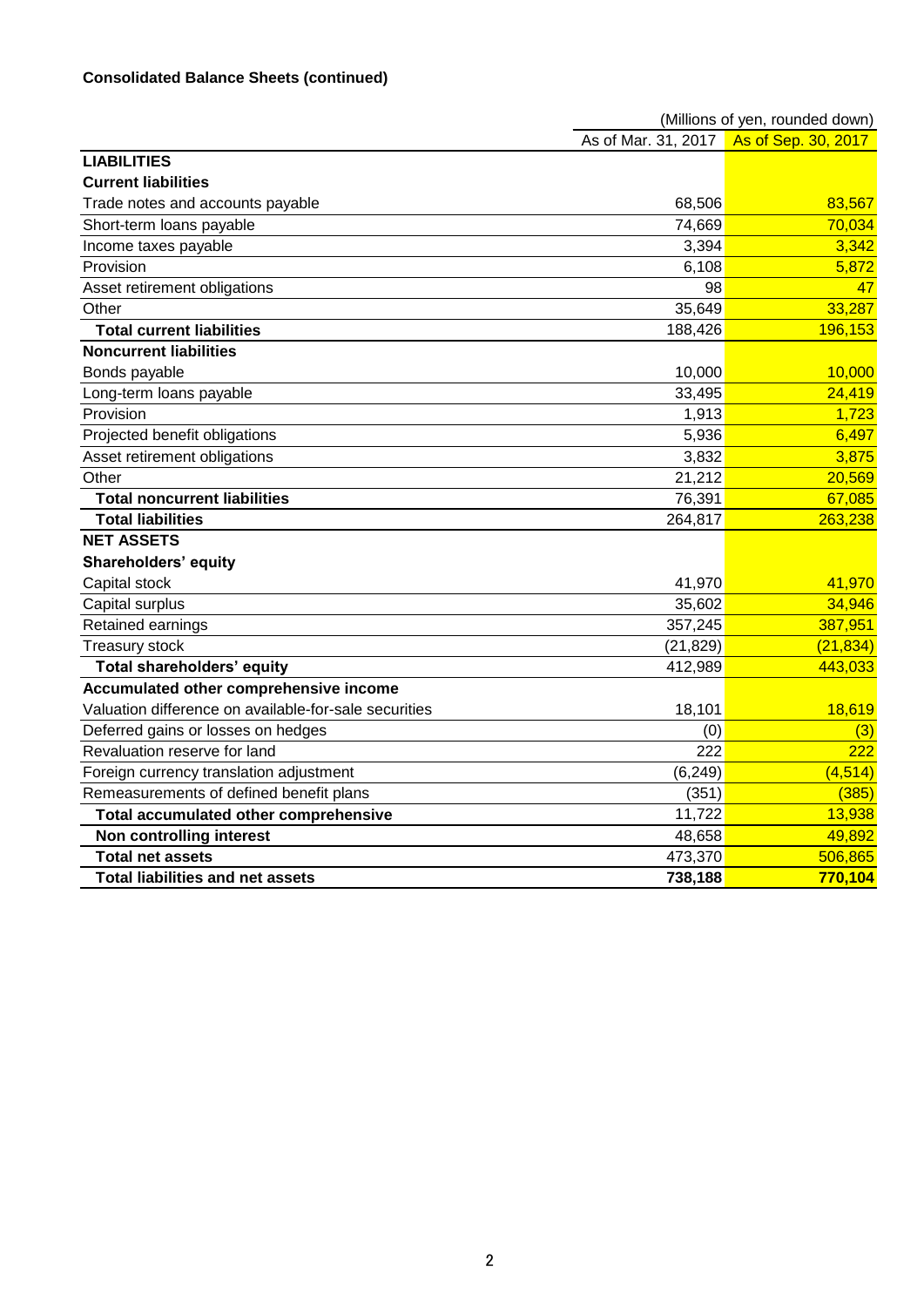## **2. Consolidated Statements of Income**

|                                                      | (Millions of yen, rounded down) |                   |  |  |
|------------------------------------------------------|---------------------------------|-------------------|--|--|
|                                                      | Apr. 1 -Sep. 30,                | Apr. 1 - Sep. 30, |  |  |
|                                                      | 2016                            | 2017              |  |  |
| Net sales                                            | 267,935                         | 302,943           |  |  |
| Cost of sales                                        | 205,896                         | 227,300           |  |  |
| Gross profit                                         | 62,039                          | 75,643            |  |  |
| Selling, general and administrative expenses         | 42,769                          | 45,375            |  |  |
| Operating income                                     | 19,269                          | 30,267            |  |  |
| Non-operating income                                 |                                 |                   |  |  |
| Interest income                                      | 201                             | 201               |  |  |
| Foreign exchange income                              |                                 | 735               |  |  |
| Dividend income                                      | 1,228                           | 1,425             |  |  |
| Equity in earnings of affiliates                     | 7,569                           | 10,499            |  |  |
| Other                                                | 1,211                           | 1,613             |  |  |
| Total non-operating income                           | 10,211                          | 14,475            |  |  |
| <b>Non-operating expenses</b>                        |                                 |                   |  |  |
| Interest expense                                     | 734                             | 527               |  |  |
| Foreign exchange losses                              | 1,801                           |                   |  |  |
| Personnel expenses for seconded employees            | 826                             | 751               |  |  |
| Rent expenses                                        | 240                             | 551               |  |  |
| Other                                                | 1,210                           | 903               |  |  |
| Total non-operating expenses                         | 4,813                           | 2,734             |  |  |
| Ordinary income                                      | 24,668                          | 42,008            |  |  |
| <b>Extraordinary income</b>                          |                                 |                   |  |  |
| Gain on sales of investment securities               |                                 | 893               |  |  |
| Compensation received                                | 201                             |                   |  |  |
| Total extraordinary income                           | 201                             | 893               |  |  |
| <b>Extraordinary losses</b>                          |                                 |                   |  |  |
| Loss on valuation of investment securities           |                                 | 356               |  |  |
| Loss on disposal of non-current assets               |                                 | 154               |  |  |
| Loss on liquidation of subsidiaries and affiliates   | 135                             |                   |  |  |
| Loss on sales of investment securities               | 127                             |                   |  |  |
| <b>Total extraordinary losses</b>                    | 263                             | 511               |  |  |
| Income before income taxes, etc.                     | 24,605                          | 42,391            |  |  |
| Income taxes, etc.                                   | 3,189                           | 4,154             |  |  |
| Net income                                           | 21,416                          | 38,237            |  |  |
| Net income attributable to non-controlling interests | 2,844                           | 2,783             |  |  |
| Net income attributable to owners of the parent      | 18,571                          | 35,453            |  |  |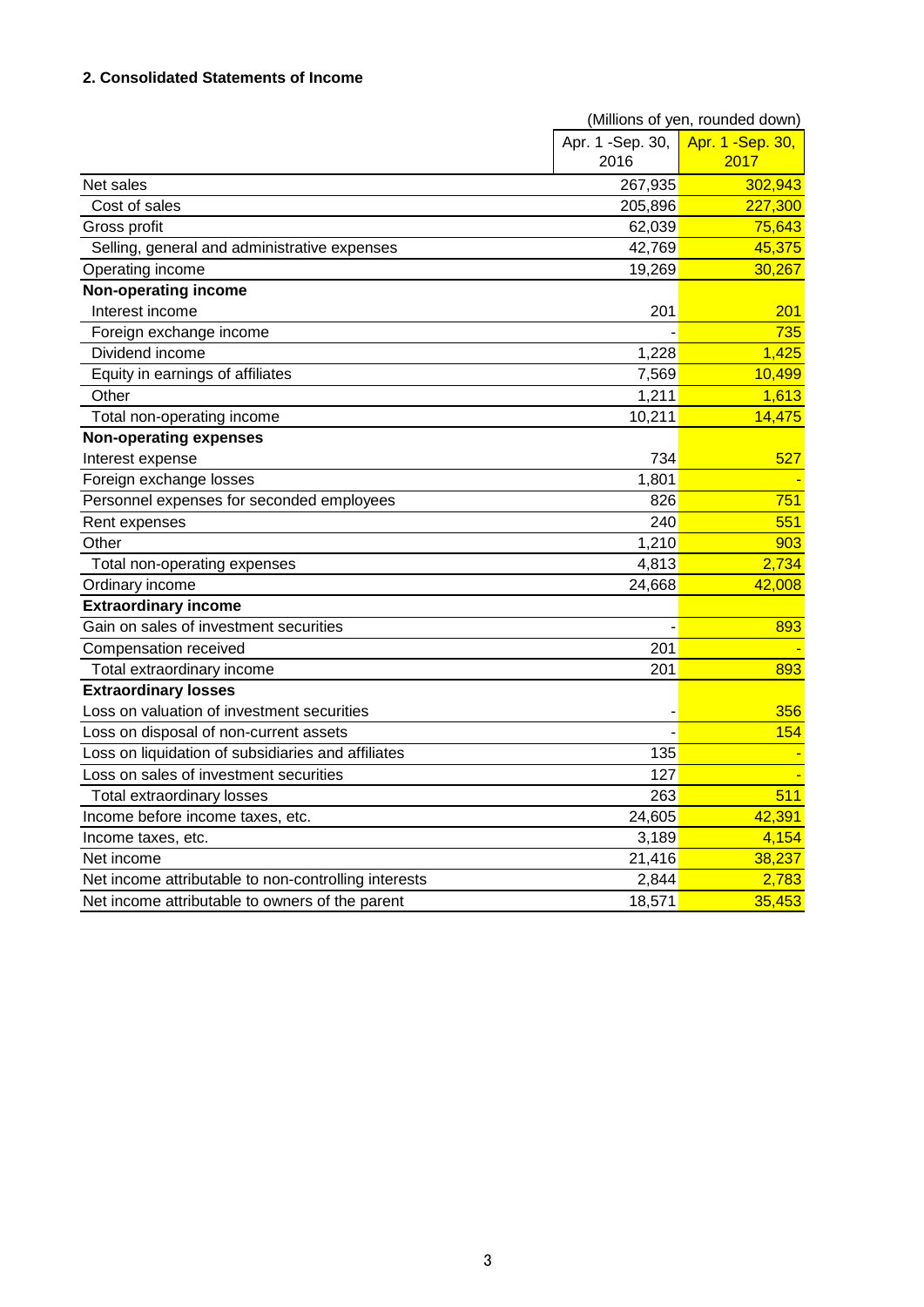# **(Consolidated Statements of Comprehensive Income)**

|                                                                              |                           | (Millions of yen, rounded down) |
|------------------------------------------------------------------------------|---------------------------|---------------------------------|
|                                                                              | Apr. 1 - Sep. 30,<br>2016 | Apr. 1 - Sep. 30,<br>2017       |
| Net income                                                                   | 21,416                    | 38,237                          |
| Other comprehensive Income                                                   |                           |                                 |
| Valuation difference on available-for-sale securities                        | 931                       | 552                             |
| Deferred gains or losses on hedges                                           |                           | (3)                             |
| Foreign currency statements translation adjustment                           | (10,983)                  | 1,388                           |
| Remeasurements of defined benefit plans                                      | 148                       | (72)                            |
| Share of other comprehensive income of associates accounted for using equity | (6,802)                   | 577                             |
| Total other comprehensive Income                                             | (16,697)                  | 2,443                           |
| Comprehensive income                                                         | 4,718                     | 40,680                          |
| Comprehensive income attributable to owners of the parent                    | 5,956                     | 37,669                          |
| Comprehensive income attributable to non-controlling interests               | (1,238)                   | 3.011                           |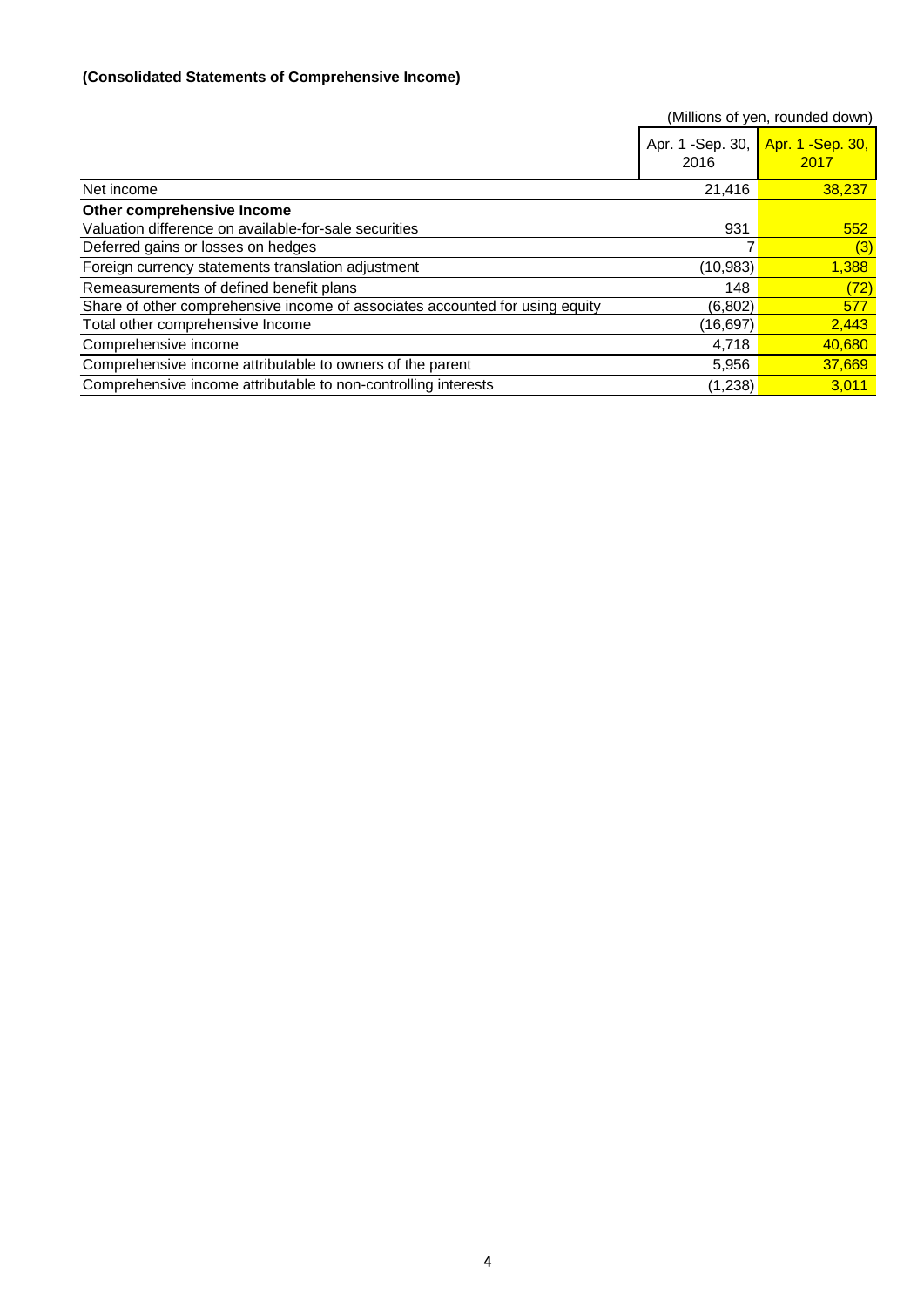# **(3)Segment Information**

(Billions of yen, rounded down)

|                         |                                           | FY 2016 | FY 2017 |        | FY2016    | FY 2017          |
|-------------------------|-------------------------------------------|---------|---------|--------|-----------|------------------|
|                         |                                           | 1H      | 1H      | Change | Full Year | <b>Full Year</b> |
|                         |                                           |         |         |        | Result    | Forecast         |
| <b>Net sales</b>        |                                           | 267.9   | 302.9   | 35.0   | 556.4     | 610.0            |
|                         | <b>Natural Gas Chemicals</b>              | 70.1    | 81.4    | 11.2   | 153.5     | 166.8            |
|                         | <b>Aromatic Chemicals</b>                 | 95.5    | 106.2   | 10.6   | 194.4     | 216.7            |
|                         | <b>Specialty Chemicals</b>                | 83.5    | 97.9    | 14.4   | 172.2     | 192.5            |
|                         | <b>Information and Advanced Materials</b> | 24.8    | 25.2    | 0.3    | 50.2      | 49.7             |
|                         | Other and Adjustment                      | (6.1)   | (7.9)   | (1.7)  | (13.9)    | (15.8)           |
| Operating income (loss) |                                           | 19.2    | 30.2    | 10.9   | 43.7      | 52.0             |
|                         | <b>Natural Gas Chemicals</b>              | 0.3     | 2.2     | 1.8    | 2.5       | 4.6              |
|                         | <b>Aromatic Chemicals</b>                 | 9.0     | 14.2    | 5.1    | 18.3      | 23.6             |
|                         | <b>Specialty Chemicals</b>                | 9.6     | 13.8    | 4.1    | 21.6      | 24.7             |
|                         | <b>Information and Advanced Materials</b> | 2.0     | 2.4     | 0.3    | 4.8       | 3.6              |
|                         | Other and Adjustment                      | (1.9)   | (2.4)   | (0.5)  | (3.6)     | (4.7)            |
| Non-operating profit    |                                           | 5.3     | 11.7    | 6.3    | 18.6      | 20.0             |
| Ordinary income         |                                           | 24.6    | 42.0    | 17.3   | 62.4      | 72.0             |
|                         | <b>Natural Gas Chemicals</b>              | 3.9     | 8.6     | 4.6    | 14.3      | 15.9             |
|                         | <b>Aromatic Chemicals</b>                 | 8.5     | 13.8    | 5.3    | 17.5      | 22.6             |
|                         | <b>Specialty Chemicals</b>                | 11.4    | 17.6    | 6.1    | 26.8      | 31.2             |
|                         | <b>Information and Advanced Materials</b> | 2.7     | 3.3     | 0.6    | 6.1       | 5.1              |
|                         | Other and Adjustment                      | (1.9)   | (1.5)   | 0.4    | (2.4)     | (2.9)            |
|                         |                                           |         |         |        |           |                  |

### **(4)Other Information**

|                             |             | FY2013 | FY2014 | FY2015  | FY2016 | FY2017<br>Forecast |
|-----------------------------|-------------|--------|--------|---------|--------|--------------------|
| Investments                 | Full year   | 25.4   | 22.2   | 30.5    | 35.0   | 42.0               |
| (Billions of yen)           | 1H          | 13.8   | 10.3   | 14.9    | 13.7   | 13.9               |
| Depriciation & amortization | Full year   | 23.5   | 23.7   | 26.7    | 25.6   | 27.0               |
| (Billions of yen)           | 1H          | 11.4   | 11.5   | 13.1    | 12.2   | 13.1               |
| R&D expenditures            | Full year   | 16.1   | 16.8   | 18.9    | 19.2   | 20.0               |
| (Billions of yen)           | 1H          | 8.0    | 8.0    | 9.2     | 9.6    | 9.5                |
| Number of Staff             | Year-end    | 5,445  | 8,254  | 8,176   | 8,034  | 8,150              |
| ROA (Ordinary income)       |             | 4.8%   | 5.8%   | 5.9%    | 8.4%   | 9.5%               |
| ROE (Net income)            |             | 5.0%   | 12.6%  | $9.0\%$ | 11.9%  | 12.6%              |
| Excahnge Rate               | 1H          | 99     | 103    | 122     | 105    | 111                |
| (JPY/USD, Average)          | Full year   | 100    | 110    | 120     | 108    | 111                |
| Methanol (USD/MT, Asian     | First half  | 375    | 432    | 301     | 230    | 296                |
| average spot price)         | Second half | 449    | 358    | 230     | 327    | 305                |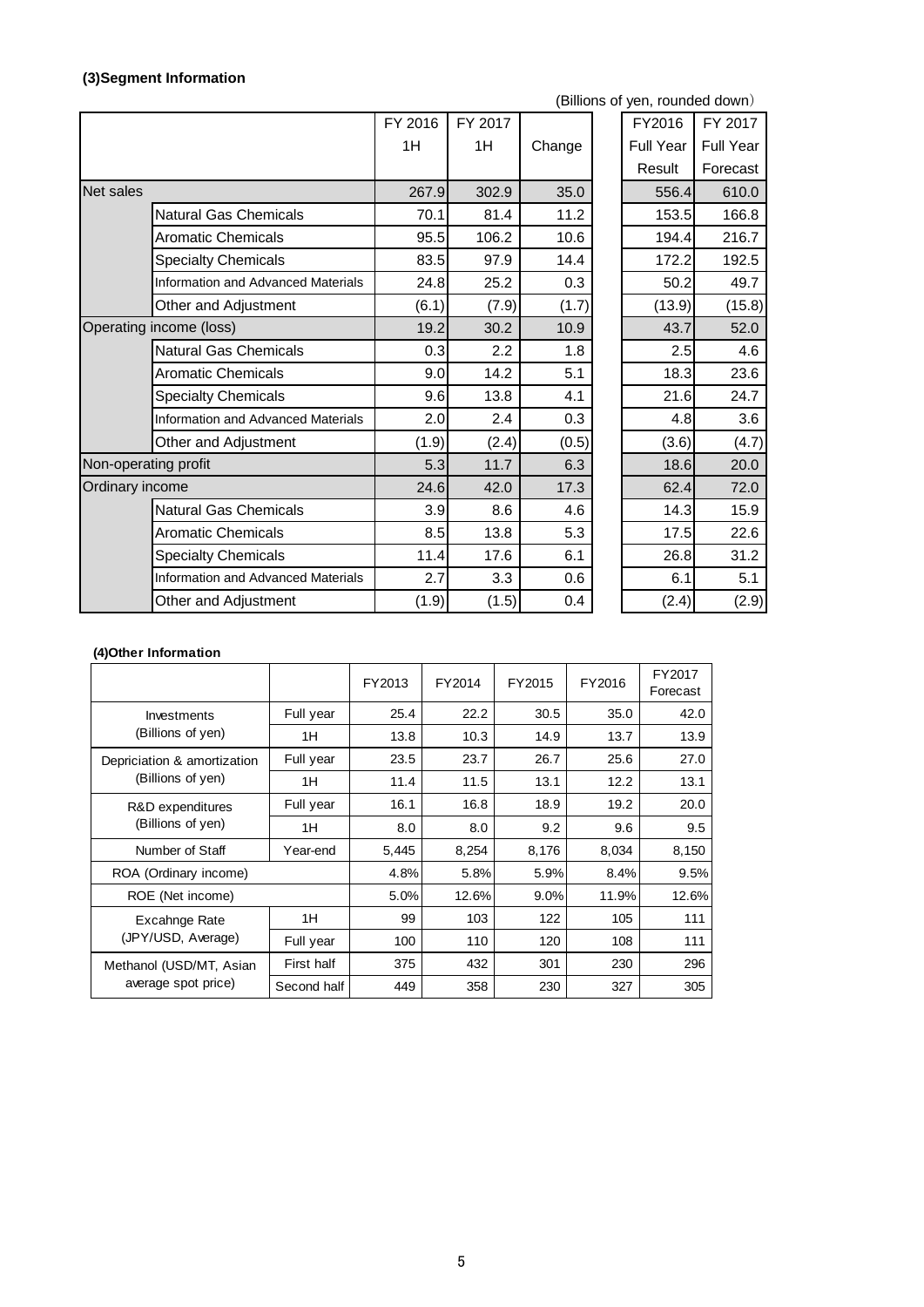# **Qualitative Information**

# **Consolidated Business Results for This Period Overview of Results**

|                                   | (Billions of yen) |             |        |  |
|-----------------------------------|-------------------|-------------|--------|--|
|                                   | Apr 1-Sep30       | Apr 1-Sep30 |        |  |
|                                   | 2016              | 2017        | Change |  |
| Net sales                         | 267.9             | 302.9       | 35.0   |  |
| Operating income                  | 19.2              | 30.2        | 10.9   |  |
| Ordinary income                   | 24.6              | 42.0        | 17.3   |  |
| Net income attributable to owners | 18.5              | 35.4        | 16.8   |  |
| of the parent                     |                   |             |        |  |

During the first six months of the fiscal year ending March 2018 (April 1 – September 30, 2017), the future world economy remained uncertain. Despite the slow recovery, concerns existed about the future direction of U.S. policy and increasing geopolitical risks around the globe. The Japanese economy continued to slowly recover due to ongoing improvement in corporate earnings and employment.

The MGC Group revenue increased compared with the previous fiscal year. Specialty and aromatic chemicals achieved higher sales volumes. Further positive impacts include increased market prices of methanol and the weaker yen.

Operating income rose owing to higher sales volumes for specialty and aromatic chemicals, increases in the market prices of purified isophthalic acid and methanol derivatives, and the weaker yen.

The Group posted a year-on-year increase in ordinary income. In addition to the higher operating income, favorable impacts included improved exchange effects and increased equity in earnings of overseas methanol producing companies.

The growth in operating income and other positive reasons also enabled the Group to post an increase in net income attributable to parent company shareholders.

In the six-month period under review, the MGC Group recorded the highest figures ever of net sales and all earnings parameters for April to September.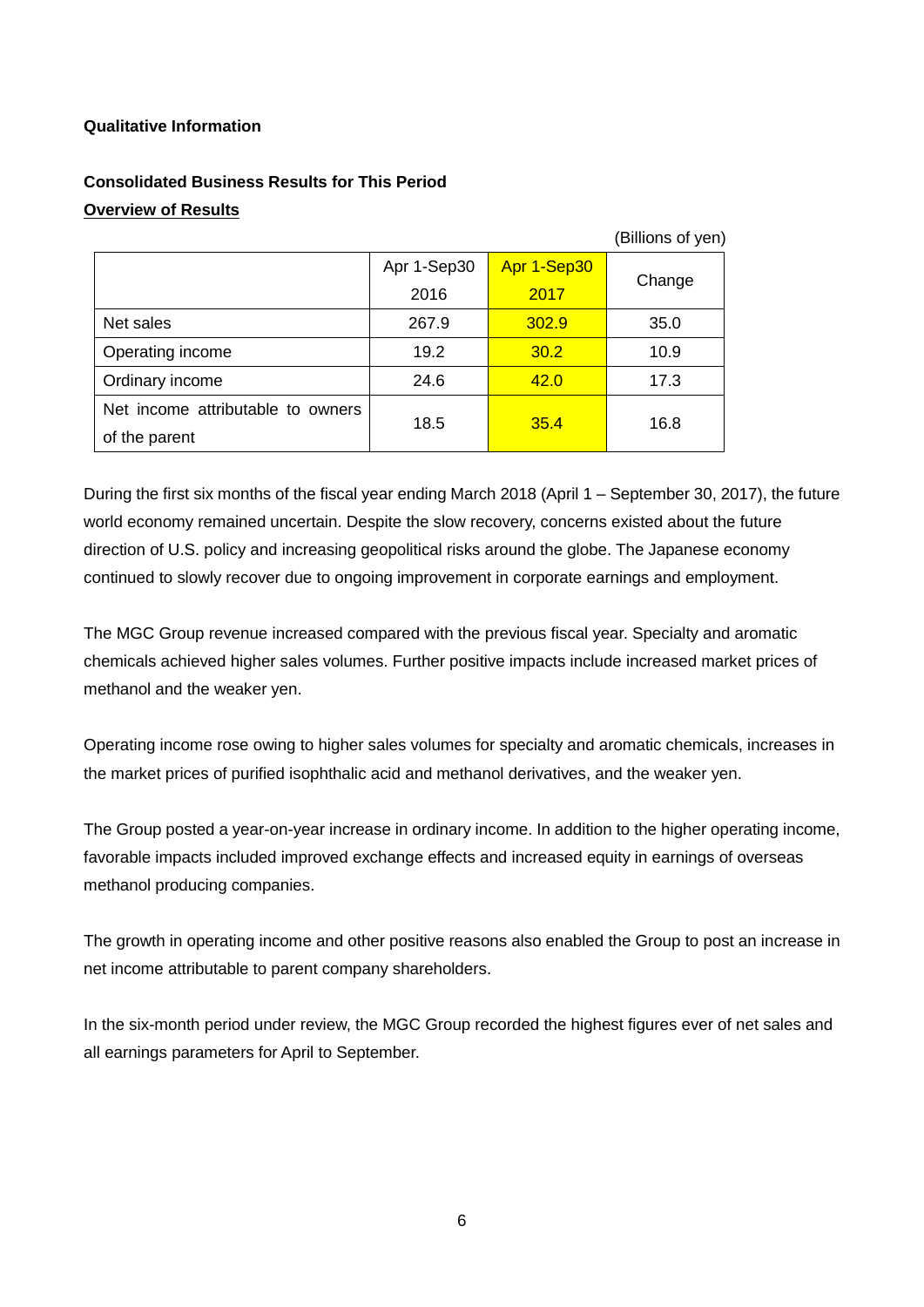# **Results by Business Segment**

# **Natural Gas Chemicals**

(Billions of yen)

|                  | Apr 1-Sep30 | Apr 1-Sep30 | Change |  |
|------------------|-------------|-------------|--------|--|
|                  | 2016        | 2017        |        |  |
| <b>Sales</b>     | 70.1        | 81.4        | 11.2   |  |
| Operating income | 0.3         | 22          | 1.8    |  |
| Ordinary income  | 3.9         | 8.6         | 4.6    |  |

The methanol business recovered and revenue increased compared with the same period of the previous year when it faced low market prices.

Methanol and ammonia-based chemicals marked higher earnings because the negative impact of higher material prices was more than canceled by increased market prices of neopentylglycol and MMA-based products.

Crude oil and other energy sources posted a slightly higher earnings than in the prior-year period, primarily due to the increased sales price of crude oil.

| (Billions of yen) |             |                |      |  |  |
|-------------------|-------------|----------------|------|--|--|
|                   | Apr 1-Sep30 | Apr 1-Sep30    |      |  |  |
|                   | 2016        | Change<br>2017 |      |  |  |
| <b>Sales</b>      | 95.5        | 106.2          | 10.6 |  |  |
| Operating income  | 9.0         | 14.2           | 5.1  |  |  |
| Ordinary income   | 8.5         | 13.8           | 5.3  |  |  |

# **Aromatic Chemicals**

Specialty aromatic chemical products posted growth in both revenue and earnings compared with the previous year, primarily due to higher sales volumes of meta-xylenediamine and aromatic aldehydes.

General-purpose aromatic chemicals achieved increases in both revenue and earnings. Positive factors included higher market prices of purified isophthalic acid, which generated increasing demand from PET bottle producers mainly in emerging economies, as well as an increase in sales volume resulting from recommissioning a line of meta-xylene (MX) production equipment.

Foamed plastics posted growth in revenue due to higher sales volumes and revised product prices to reflect increased raw material prices. However, increases in fuel and raw material prices led to prior-year-level earnings.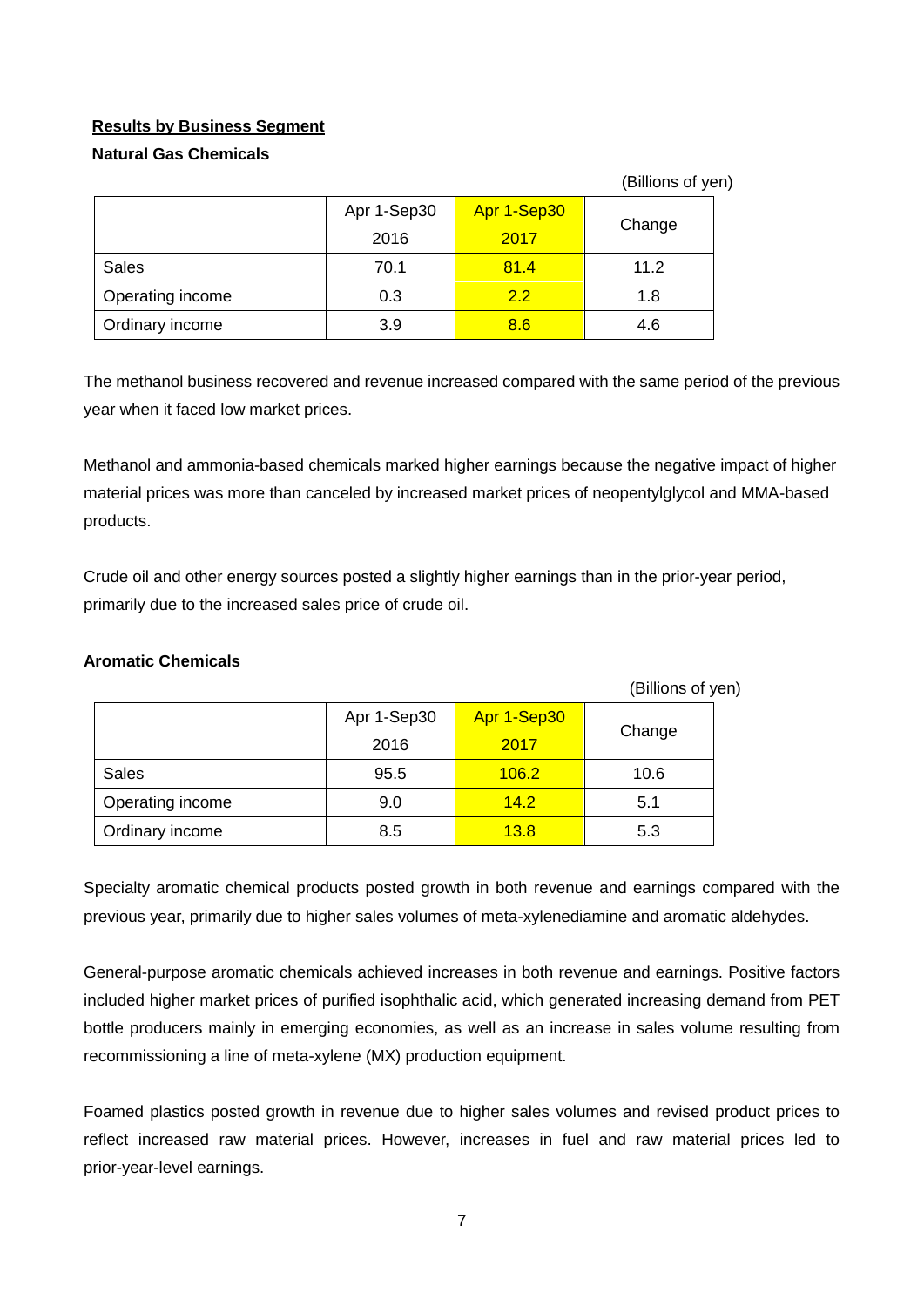# **Specialty Chemicals**

(Billions of yen)

|                  | Apr 1-Sep30<br>2016 | Apr 1-Sep30<br>2017 | Change |  |
|------------------|---------------------|---------------------|--------|--|
| <b>Sales</b>     | 83.5                | 97.9                | 14.4   |  |
| Operating income | 9.6                 | 13.8                | 4.1    |  |
| Ordinary income  | 11.4                | 17.6                | 6.1    |  |

With the expansion of the semiconductor market, inorganic chemicals achieved higher revenue and earnings compared with the previous year, primarily due to growth in the sales volume of liquid chemicals for use in semiconductor production.

The engineering plastics business increased both revenue and earnings. Major positive factors included growth in sales volumes for polycarbonates, polyacetals, and polycarbonate sheets and films. An additional positive factor was an increase in the market prices of polycarbonates, which enjoyed brisk demand mainly in China.

### **Information & Advanced Materials**

| (Billions of yen) |             |                |     |  |
|-------------------|-------------|----------------|-----|--|
|                   | Apr 1-Sep30 | Apr 1-Sep30    |     |  |
|                   | 2016        | Change<br>2017 |     |  |
| <b>Sales</b>      | 24.8        | 25.2           | 0.3 |  |
| Operating income  | 2.0         | 2.4            | 0.3 |  |
| Ordinary income   | 27          | 3.3            | 0.6 |  |

Electronic materials posted prior-year-level net sales due to the dissolution of Japan Circuit Industrial Co., Ltd. in September 2016 while achieving higher earnings. This was primarily due to the steady sales volume of BT materials for semiconductor packaging, and for memory in particular.

Oxygen absorbers such as AGELESS® posted slight year-on-year drops in earnings, despite increased sales volume, which was the most apparent in exports.